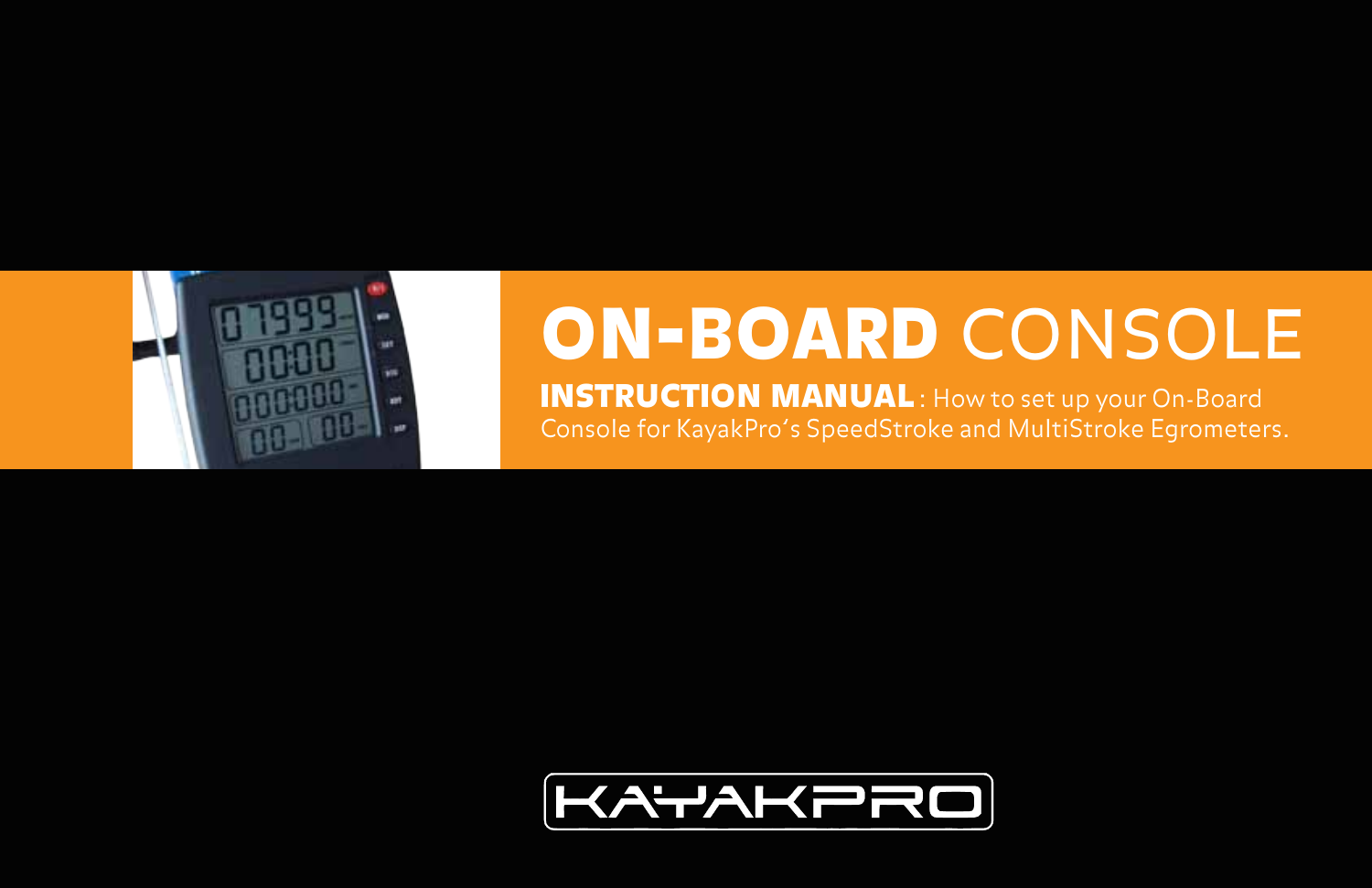## safety precautions safe operation and use

#### Serious injury can occur if the following precautions are not observed.

1. Always consult your physician prior to undertaking any exercise regimen. A medical exam is advised.

2. Keep head, limbs, fingers, and hair clear of all moving parts and flywheel cage.

PLEASE NOTE: For either SpeedStroke or MultiStroke, the largest working area is: total width: 175 cm (69") total height: 215 cm (84") total length + space behind for paddle shaft recovery: 343 cm (135")

**3.** Inspect machine prior to use. Do not use the machine if it appears damaged or inoperable.

4. Contact manufacturer if machine is broken or jammed.

- 5. Use machine only as intended.
- 6. Do not modify the machine.
- 7. Children must not be allowed near this machine.
- 8. Teenagers must be supervised in the use of this machine.

9. By using SpeedStroke GYM or Mutlistroke Egrometers the user accepts all and full responsibility for self.

#### table of contents KayakPro on-board console

| ON-BOARD OVERVIEW 002                                                            |
|----------------------------------------------------------------------------------|
| HOW TO CONNECT $\cdots \cdots \cdots \cdots \cdots \cdots$ 003-004               |
| SETTING AND USE 005-007                                                          |
| CALIBRATION ··························008                                        |
| EXTERNAL PC CONNECTIONS $\cdots \cdots \cdots \cdots \cdots$ 009<br>FOR SOFTWARE |

ASSEMBLY INSTRUCTIONS  $\,\boldsymbol{\cdot}\,\boldsymbol{\cdot}\,\boldsymbol{\cdot}\,$  see seperate manual



OFFICIAL SUPPLIER OF KAYAK ergometers to the 2004 Athens and 2008 Bejing olympic games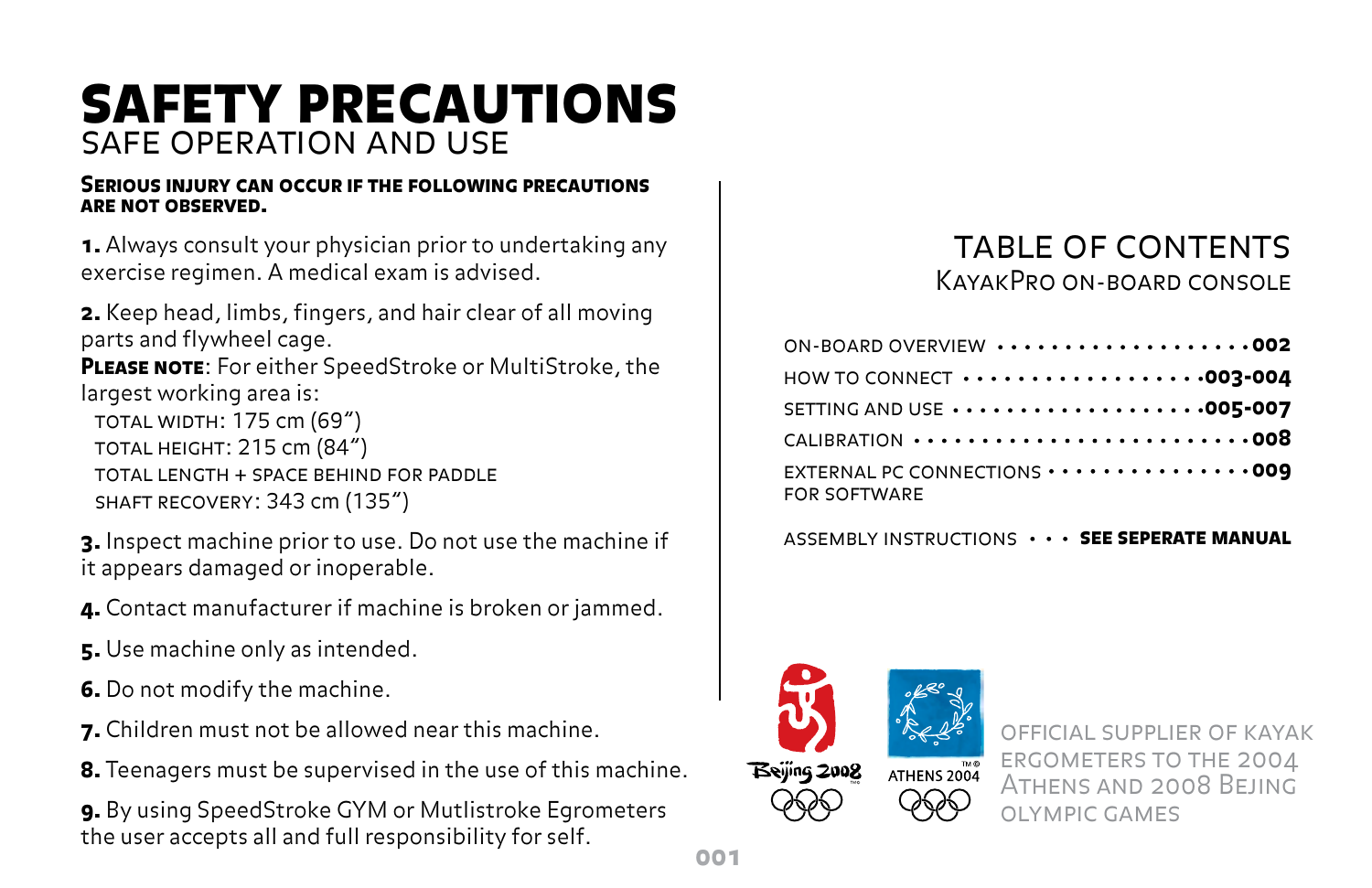The on-board console provides real time feedback to your performance on SpeedStroke and MultiStroke. You have several options that control the information the console displays. These directions describe the different displays and the buttons that control them. In addition, we'll cover how to connect the on-board console and install batteries.

## on-board console overview

PLEASE NOTE: There is a protective film over the console screen removing this will allow clearer vision of the onboard display.

#### installing batteries in the on-board console

The console takes 2 x "AA" batteries. Make sure they are positioned in the right direction! The negative end towards the tension spring.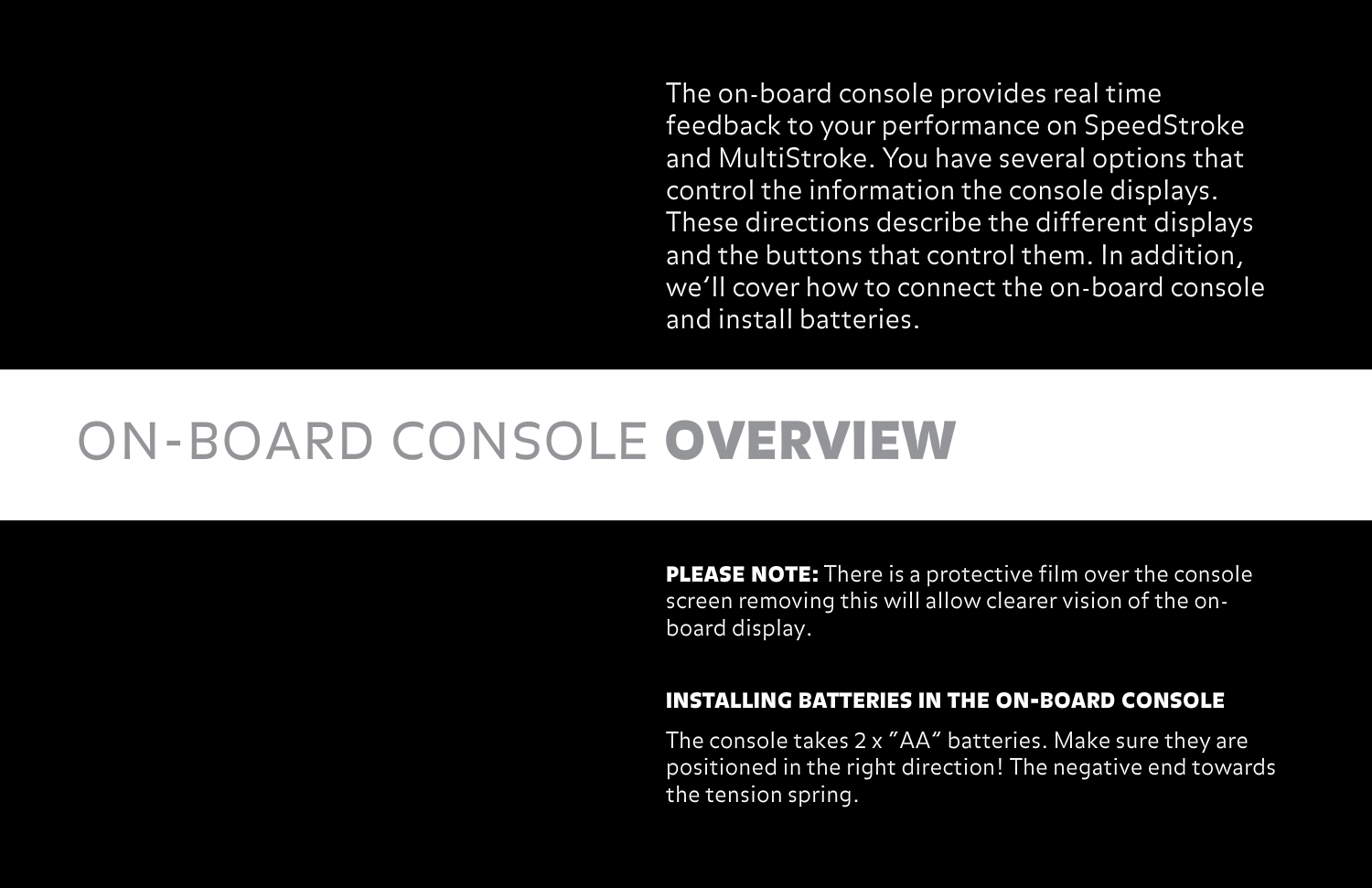# **HOW TO CONNECT** THE ON-BOARD CONSOLE

The SpeedStroke and MultiStroke comes with several electronic connectors. We will leave the instructions for the external connections to your PC to one-side for the moment until after the instructions for the on-board console are completed.

The 3.5 mm "male" plug and the 3.5 mm "female" jack that originates from the front of the SpeedStroke or MultiStroke simply plug into each other.

i sole. (See image 1 & 3.) Secure the excess wire with the cable "ties" provided. When connected, this cable allows data transfer from the flywheel to the onboard con-



BACK OF THE FLYWHEEL image 1

The smaller 2 mm "male" plugged cable exiting from the middle of the frame is an extension on the cable connected at the flywheel end. This 2mm jack plugs into the back of the on-board console, the jack port marked "SPD." (See image 2 & 3 .)



spd cable image 2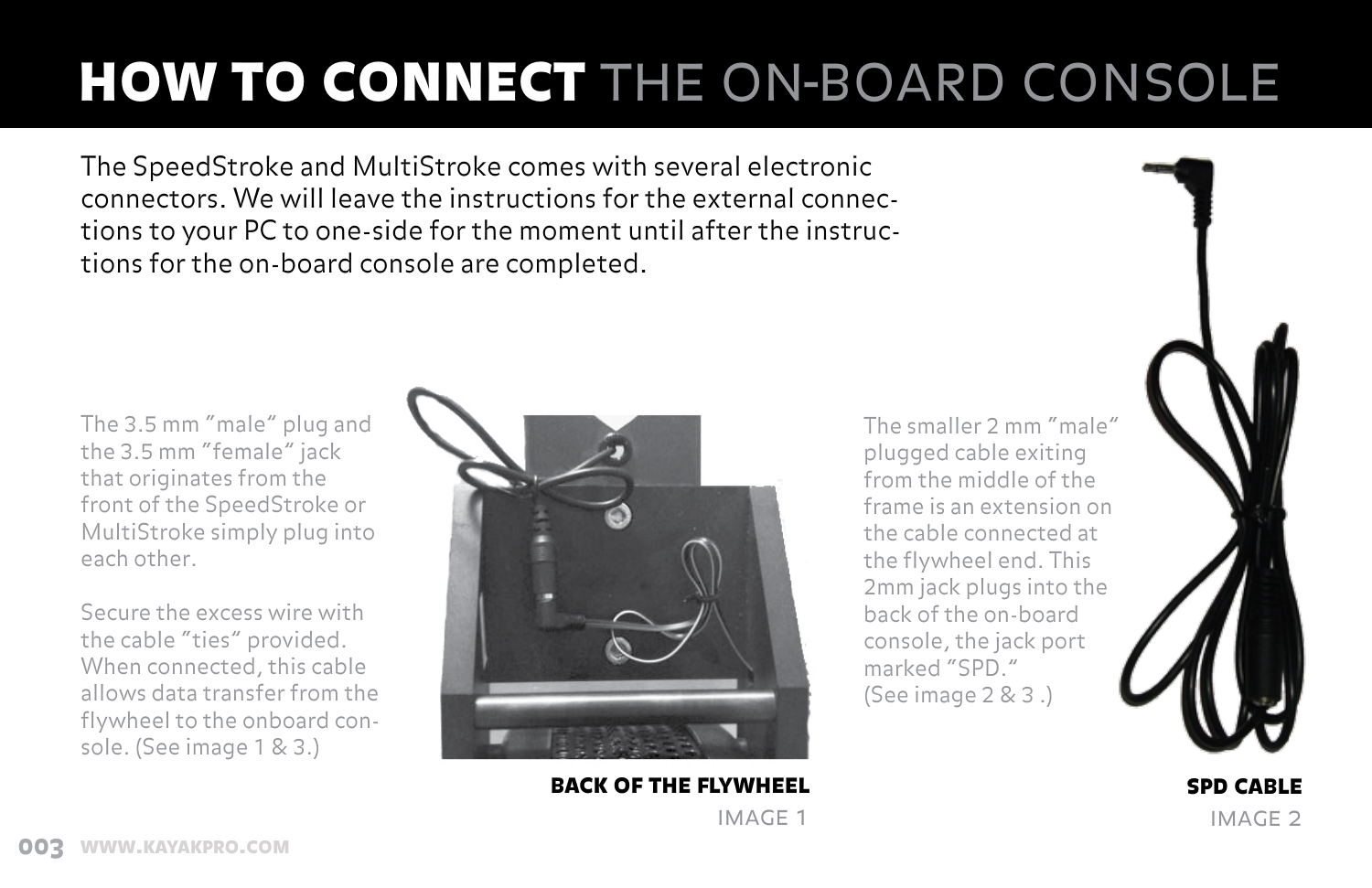The KayakPro Version 5 console has an ANT+ wireless pick up so no physical connection is needed to allow pick up of the athlete's heart rate.



**PLEASE NOTE:** In order for the Heart Rate feature to function, you must wear a ANT+ compatible Heart Rate chest belt transmitter.

KayakPro is a member of the ANT+ alliance.



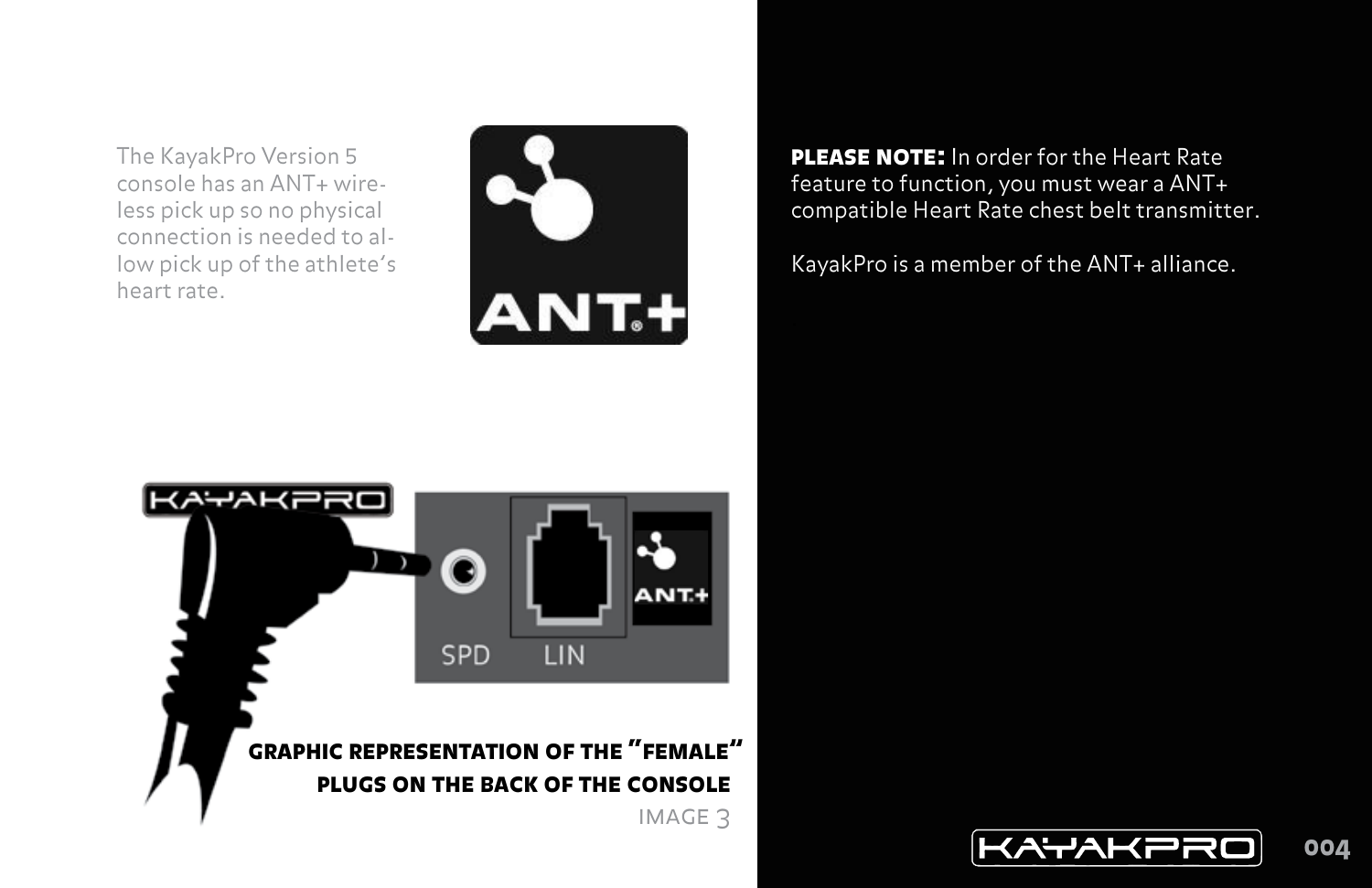## **SETTING & USE OF THE ON-BOARD CONSOLE**

There are five "windows" on the on-board console display, many of which change according to the option selected.

#### To Turn On the Display

Press the red "0/1" button at the top. To switch off the console press the RDY button for 5 seconds.

#### **ONCE YOU TURN ON THE DISPLAY**

The top uppermost display window flashes. Dependent upon the setting the last time the system was used, it will either be set to "Meter" or "Time." Pressing the "MOD" (Mode) button toggles back and forth between these two settings. If you want to calibrate or measure your workout according to distance, select "Meter." If you want to calibrate or measure it according to time, select "Time."



graphic representation of the console face/front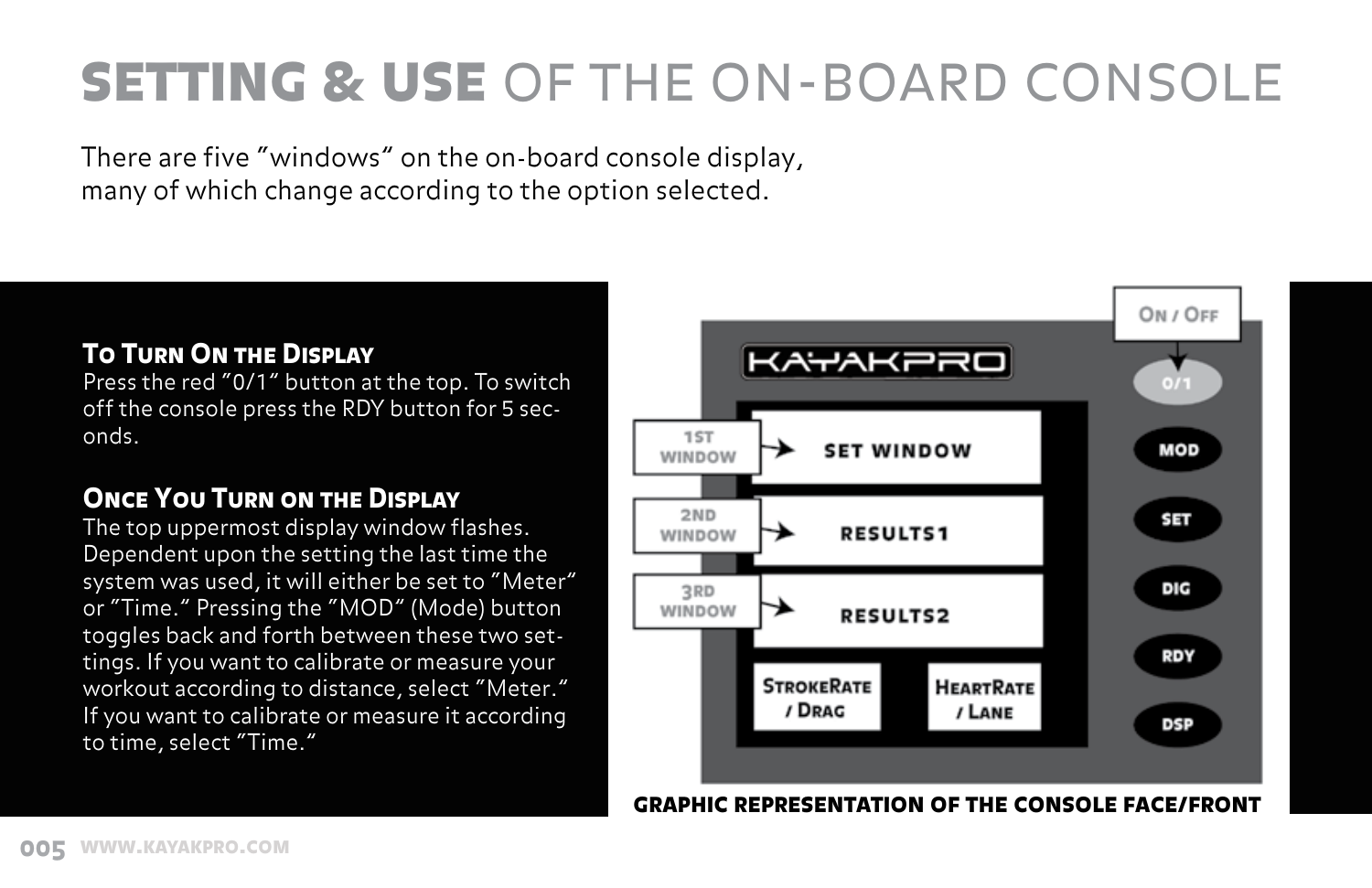## setting options 1st window

#### Setting the "Meter/Time" Window (the 1st window)

After you have switched the console on -Dependant upon whether you want "Time" or "Meters," something in this window will be flashing. -If you want to change the setting (i.e., either more or less time or distance), press the "SET" button. This changes the digit position on the display. To set the digit, press the "Dig" button. This increases the setting by one digit per push (similar to a digital watch). Set "Time" or "Meter" as you wish. When your setting preferences are completed, press the "RDY" button to lock in your "Time/Meter" setting.

PLEASE NOTE: Your setting for Time/Meter in this window will affect what appears in the third window from the top. If you select "Time" for the top window, "Meter" will automatically be displayed in the third window. Conversely, if you select "Meter" in the top window, "Time" will be displayed in the third, once you press the "RDY" button.

### The "RDY" (Ready) Button

This prepares the on-board console for operation during your workout. When you start paddling, the console starts running automatically. If you've selected "Meter" in the top window, and you stop paddling, the console display will pause. However, if you have selected "Time," the clock continues running, even if you have stopped paddling.

After the "RDY" button has been pressed, you can still change certain console settings. These are controlled by the "DSP" (Display) button. Pressing the "DSP" button affects the second "window" from the top. (See image: Console Face/Front.)

Pressing the RDY button after completion of one race will reset ready for the next race.

## setting options 2nd window

#### The "500m/Watts/Kcals" Window (the 2nd window from the top)

This window is immediately below the "Time/Meter" window. It "toggles" between three settings:

- (500m.) Provides you 500m pace
- (Watts) Shows average of watts generated per stroke.
- (Kcals) indicates the number of calories burned per hour at your pace.

**IMPORTANT NOTE:** If you wish to re-set the distance or time after pressing "RDY" then press "Mod" for 5 seconds this will then allow the re-setting of the distance or time first window.

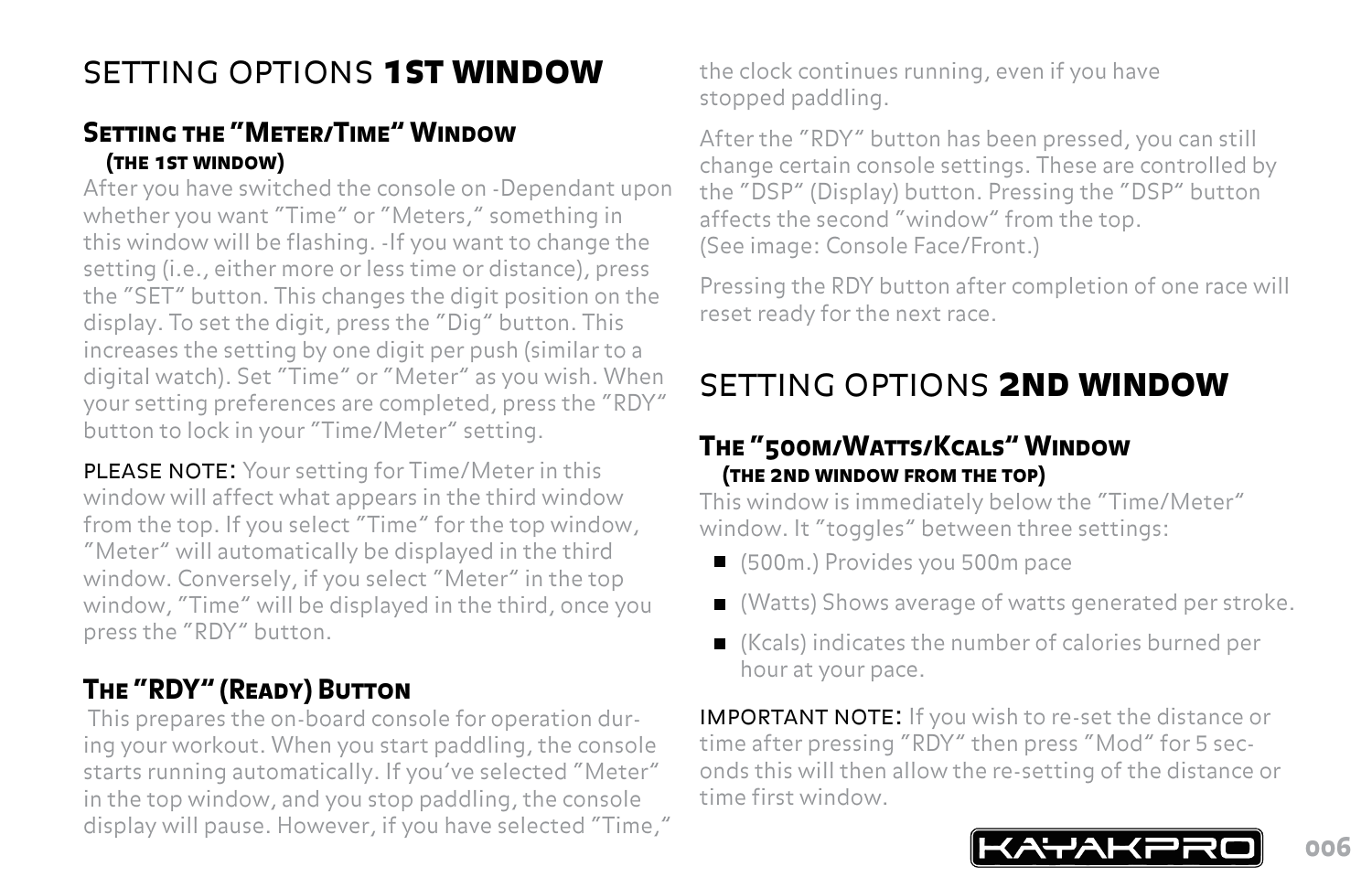### setting options bottom left window

Your Calibrated Drag factor will be displayed here.

### setting options bottom right window

This displays your unique ID lane selection (required when using the iRaceRegatta or iRaceExpress software). To alter the lane setting, turn the console on. Then BEFORE pressing the "RDY" button, press "DSP" three times. The lane selection will then flash. To set it, press "SET+" to go up or "DIG-" to go down. When your preferred lane number is displayed, press the "RDY" button. In order to use either iRaceExpress or iRaceRegatta, you will be required to input an entry between 1 and 9.

Your heart rate will be displayed here when the console has been set. In order for the heart rate to be monitored, you must wear a ANT+ compatible Heart Rate chest belt transmitter, and must make the signal handshake between the chest belt and console within the first 30 seconds of powering the console on.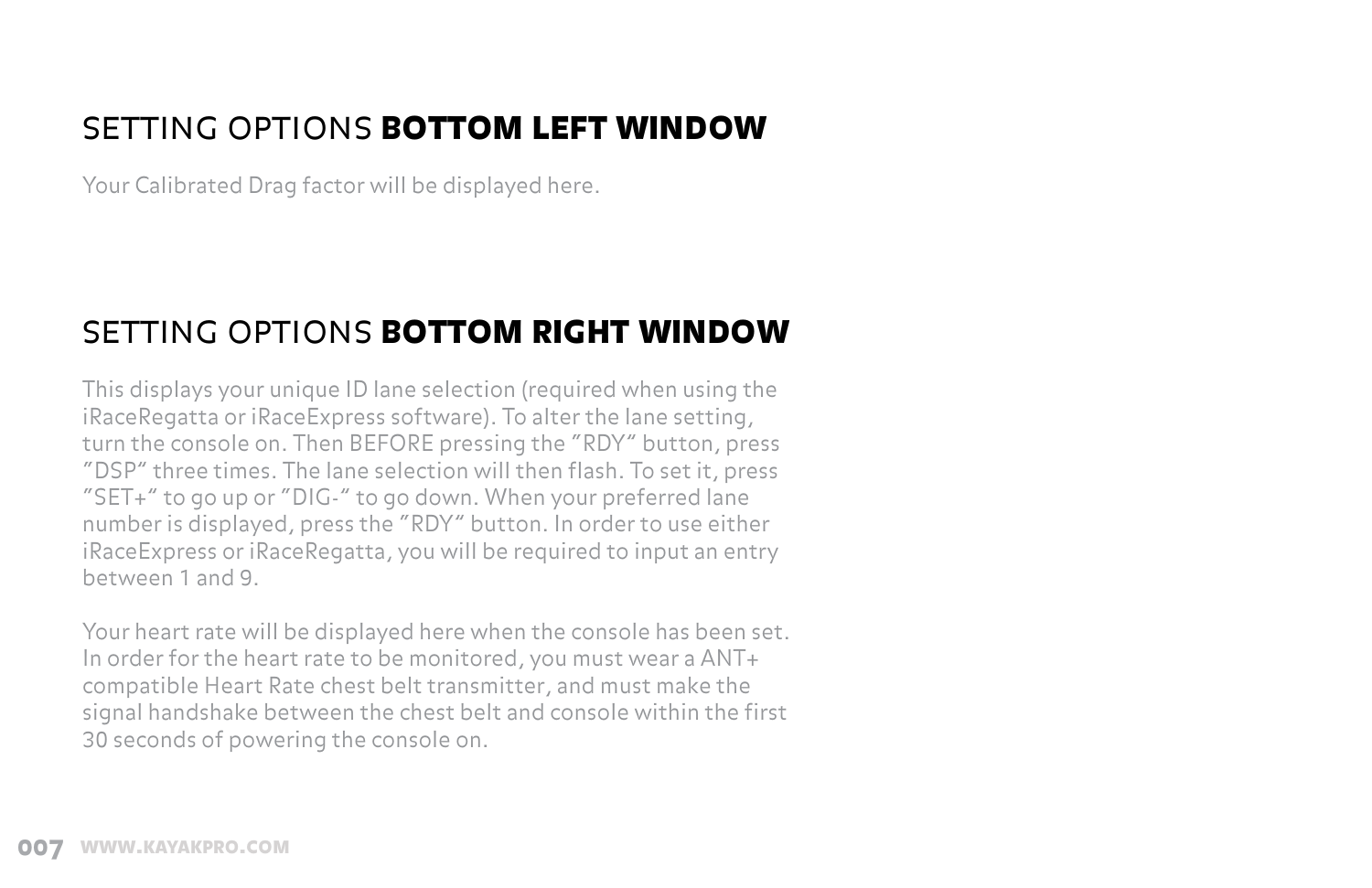## calibration on the on-board console

The SpeedStroke GYM and MultiStroke on-board console has the capability to accept the inputted athletes weight (in kg) and to calibrate the Speed-Stroke GYM or MultiStroke Ergometer given the individual user and specific machine properties. This auto-calculation and calibration will allow different Athletes' weight specific, Machine setup and specific on site condition-adjusted results to be harmonized between machines.

#### TO CALIBRATE ATHLETE WEIGHT + DRAG **RESISTANCE**

**STEP 1:** Press (0/1) key to turn power on. The weight, drag resistance and Lane ID will all be displayed on the screen.

**STEP 2:** Press the (DSP) key once to allow input of athletes weight. The second window will be flashing.

**STEP 3:** To increase or reduce the Athlete's weight displayed, use the (SET+) and (DIG-) key to input the paddler's weight in (Kg)- Either upward or downward. Press "RDY" to lock-in your weight and start- or DSP to lock in your weight and move to Drag Calibration- see further details following.

### TO SET DRAG RESISTANCE

**STEP 1:** Press the Red "On / Off" button.

**STEP 2:** Press the DSP button twice. The bottom left hand corner window will be flashing.

**STEP 3:** When the display in the bottom left hand window is flashing; accelerate the fan to a speed of 700 or over the speed can be viewed in the second window. Once the acceleration / speed is above 700, let the flywheel run freely until the fan has come to an unimpeded or un-accelerated stop.

When the display has stopped flashing, the Drag Factor is automatically set and this figure will be displayed in the bottom left hand window.

Please recalibrate in this way each time the position of air inlet or shaft length is changed or altered, or when either the battery, athlete (User Weight) is changed. An un-calibrated Ergometer will yield inaccurate results.

**STEP 4:** When the Drag Calculation has been automatically recorded in the bottom left hand window - press "RDY" to lock in the drag calibration coefficient.

### now you are primed and ready to paddle. <sup>008</sup>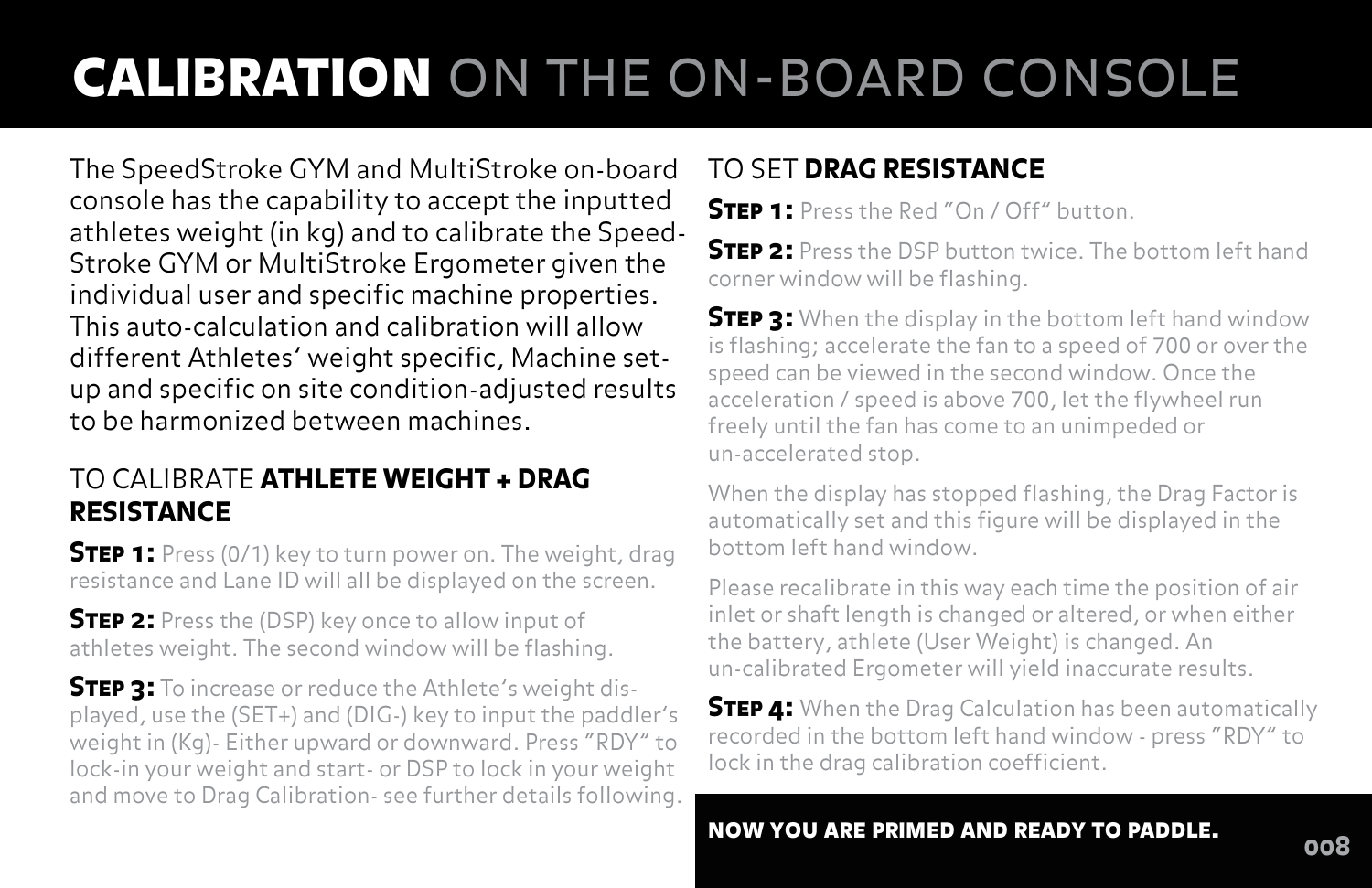## **EXTERNAL PC CONNECTIONS FOR SOFTWARE**

The "Phone Jack" (or LIN Plug) so named because it resembles the plug that is used in telephone connections.

There are two ends to the LIN cable on your SpeedStroke or MultiStroke, one toward the middle of the SpeedStroke frame (near the footrest) and the other at the front-(Flywheel end). This LIN cable provides both output and input to a PC computer.

Insert the LIN plug connector into the back of the LIN jack port in the rear of the console.

Use this LIN cable in order to connect the on-board console to your PC computer (required only if you are running software- iRaceExpress, iRaceRegatta, eMonitorPro or Virtua-Race), connect the LIN Cable plug end (LIN Cable) to the small square "black box"(LIN Box). (See page 004, Image 4.)



The other side of the LIN box connects to the blue USB cable that in turn then connects to the USB port of your computer.

Once the LIN cable, LIN box and USB cable are connected to your PC a red light on the LIN box illuminates. This indicates a good connection between the SpeedStroke console and your PC.

If extra length for the LIN/Computer connection is required- attach the 4 Way LIN box to the Ergometer LIN cable- and then use an extra LIN cable to connect to the 4-Way LIN box to the 2- way LIN box.